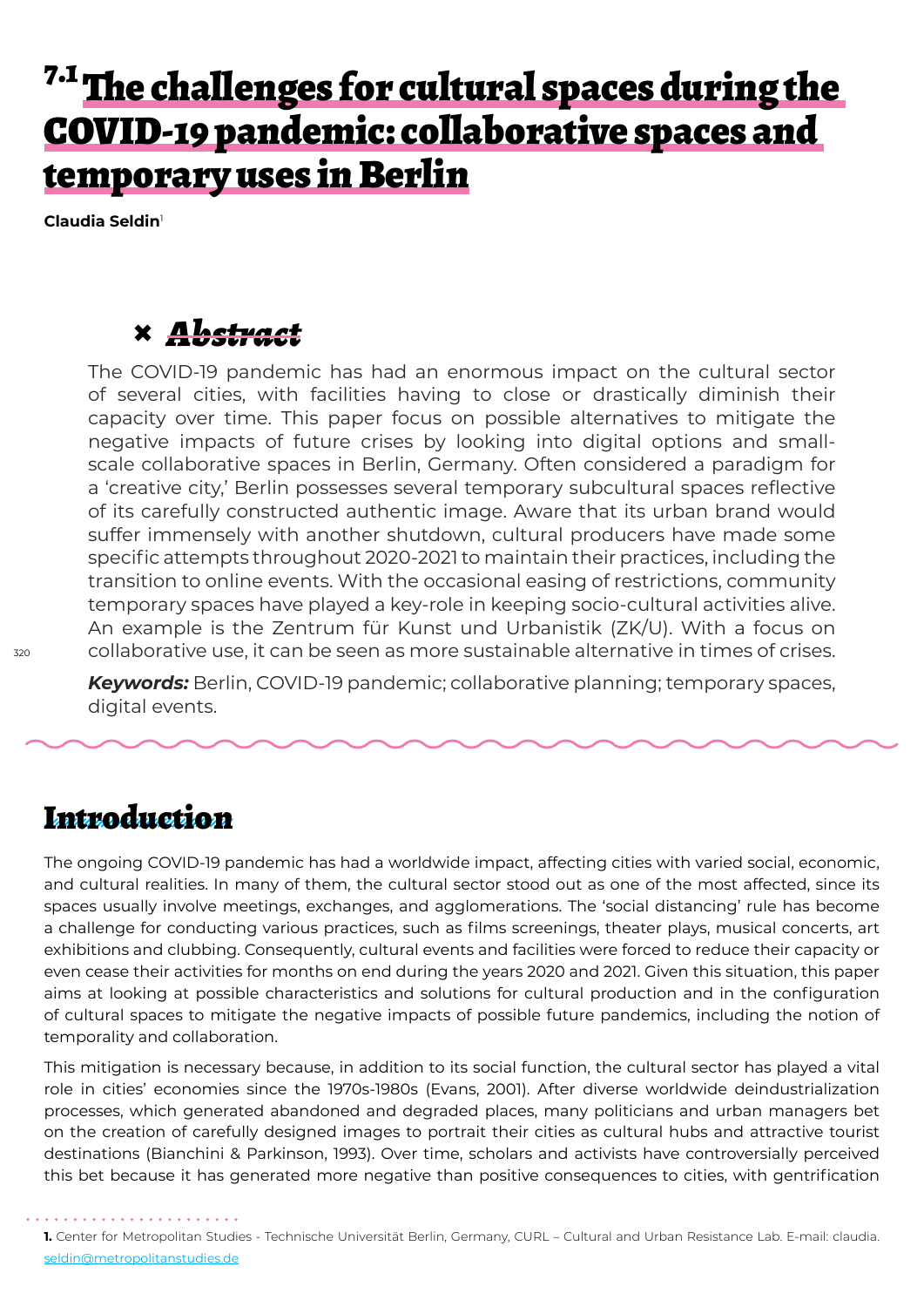usually standing out as result (Bernt et *al.*, 2013). When it comes to urban and cultural strategic planning (Arantes et *al.*, 2000) and trends in urban branding (Colomb, 2012a), which use art and culture as a tool to revitalize spaces, the city of Berlin is often cited as a paradigmatic example (Seldin, 2015). Scholars see it as a place that, since the fall of the Wall and German reunification, has been reinventing itself, seeking, firstly, the status of a spectacular 'cultural capital' and, more recently, of an innovative 'creative city' (Seldin, 2017).

In the Creative Berlin, temporary and improvised cultural spaces are presented as glorified markers of a desired authenticity, able to attract the by-now-much-dreaded-yet-profitable 'creative class' (Florida, 2002). Consequently, a brutal shutdown of its cultural sector can severely damage not only the arts, but also the local economy, affecting everyone from lower-income artists and cultural producers to those who actively engage in building the German's capital image and reputation within today's competitive global network.

From the last months of 2020 on, some specific trends were easy to spot in Berlin as attempts by the cultural sector to keep its activities going, including the transition to online events and the restricted operation of selected outdoor activities. While there has not yet been enough historical distance to assess the long-term consequences of the pandemic, it is necessary to investigate what kind of role these glorified temporary spaces play in keeping the Berliner cultural sector alive in times of crises.

Whereas many museums, art galleries, theaters and nightclubs had to close their doors, certain ephemeral practices could occasionally operate. While most outdoors bars, open-air cinemas and flea markets were still affected by social distancing rules and could only open on-and-off, some multifaceted community centers and gardens managed to bypass restrictions. One such case was the Zentrum für Kunst und Urbanistik (ZK/U) in the Northern district of Moabit. It became a place of refuge for neighbors who had stayed locked up for a long time and yearned for more sociability. This case study was approached through ethnography during the open house events that took place in 2020, where not only the center's coordinators were interviewed, but also visitors and participants in activities from the neighborhood. This consists in a preliminary study, which itself was affected by the social distancing rules still in place now of closing of this article. The research was complemented by data and facts gathered from local newspapers and web portals, which reported on the on-going situation during the first waves of the pandemic in 2020 and 2021.

## 2. Creative City Berlin: Context

In the late twentieth century, cities gradually became showcases for spectacular cultural facilities endowed with star architecture (Sánchez, 2010), reflecting the transition from financial capital to cultural capital as a new driving force in the global economy. The controversial strengthening of the instrumentalization of culture in urban planning and public policy can be directly linked to a political and economic neoliberal context, in which the State retracts, moving from the position of planner and regulator to speculator and market facilitator. This has allowed urban space to be frequently determined by the interests of profit (Harvey, 2012).

In the past two decades, the so-called culturalization of urban space (Vaz, 2004) – so evident in the turn of the century, shifted to incorporate a 'new' concept: creativity. The notion of a 'creative class', disseminated by US economist Richard Florida (2002), gained ground, becoming increasingly popular with urban managers, policy makers and planning professionals worldwide. His controversial research proposed the rise of a new trend-setting group (mistakenly characterized as a 'class'), whose presence would be essential to the development of a successful contemporary city. This group would be characterized as young, bohemian, cool, diverse, and tolerant. It would also include very different professionals under one big umbrella: artists, scientists, entrepreneurs, IT workers, and political leaders, just to name a few. For Florida, these professionals are the producers of the creative and cognitive capital that move the twenty-first century global economy. This would be justified by the fact that we are now largely dependent on the development of high technology, research and the dissemination of information and communication (Krätke, 2011).

Despite the abundant criticism to his exclusionary theory, Florida's ideas were widely disseminated. Politicians, such as German Chancellor Angela Merkel and former Berlin Mayor Klaus Wowereit (mandate 2001-2014), began to directly mention him in their speeches while glorifying the so-called 'creative class'. They also began adopting measures to attract a much-selected type of new gentrifying residents to the country and its capital city (Seldin, 2020).

That is partially how, by the mid-2000s, Berlin managed to establish itself as a pioneer 'creative city,' also carrying UNESCO's seal of approval as a member of its Creative Cities Network under the specialty of design.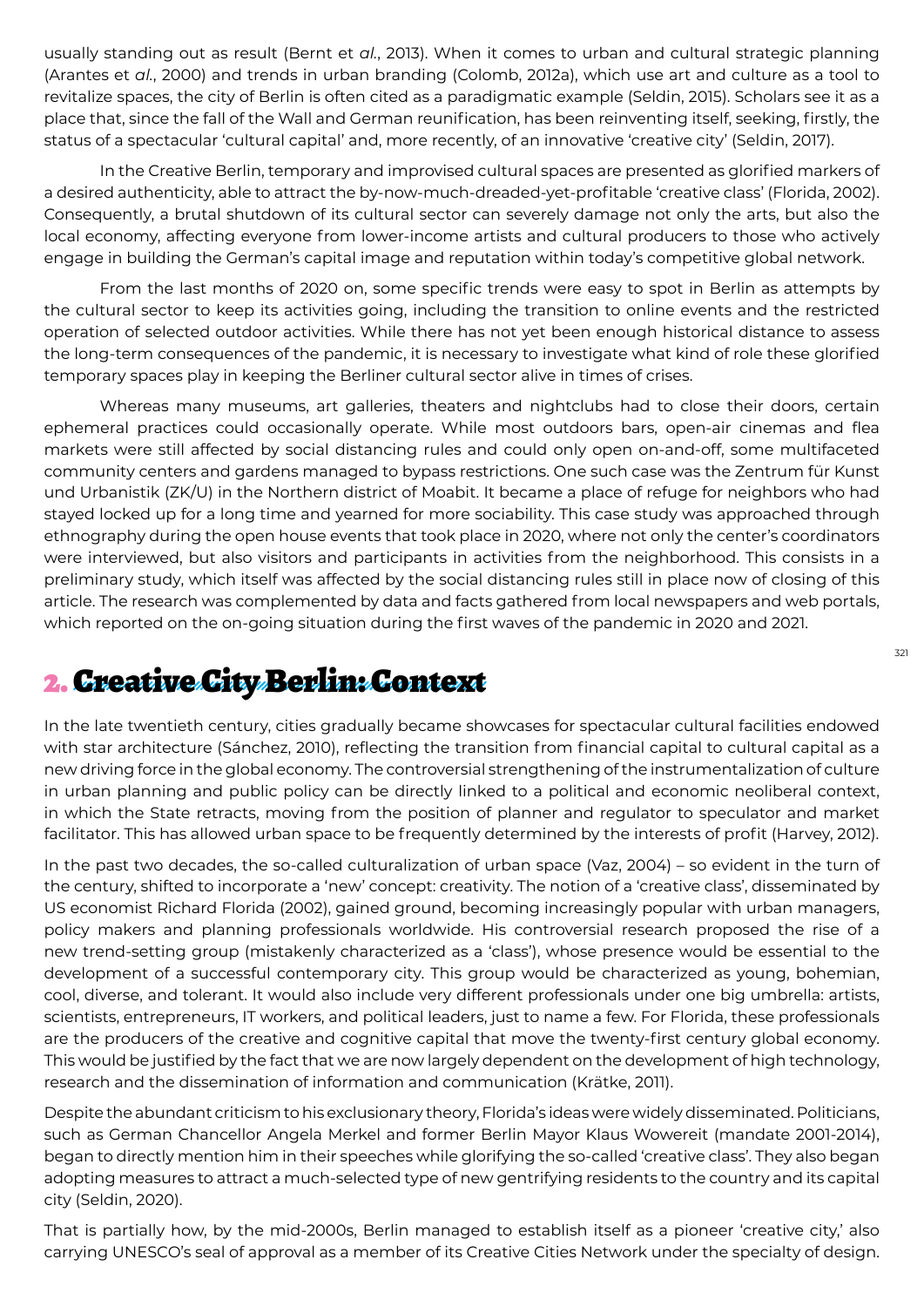A big part of building Berlin's creative brand was the elation of its temporary spaces, especially the ones with a cool and subcultural character. These included politically charged cultural and residential squats, street art and improvised seedy spaces, often advertised in the city's official urban marketing campaigns and web portals (Seldin, 2020; 2017; 2015).

## 3. Temporary Urbanism and Artwashing

When it comes to temporary uses of space, Berlin is portrayed as a pioneer city. Often described as a 'laboratory for urban experiments' (Colomb, 2012a), it was there that the first publications written by architects and urban designers on the great potential of temporality for planning emerged (see Hayd & Temel, 2006; Urban Catalyst, 2007; Oswalt, Overmeyer & Misselwitz, 2014). They highlighted temporary urbanism as a possibility for community participation in the city building process and, notably, its ability to attract the interest of the real estate market and renewal strategic urban areas. Ephemeral activities in empty and degraded sites were quickly advertised as unique. Also celebrated were festivals and cultural events with themes reminiscent of the diversity of the local population, such as the gay parade Love Parade, the multicultural fair Karneval der Kulturen (Carnival of Cultures), and other similar ones, which contribute to portray a cosmopolitan, metropolitan, and tolerant Berlin.

This pioneering role of Berlin in relation to temporary uses of space is, in many ways, a direct consequence of the abundant presence of urban voids and leftover spaces in the once divided city. Until the turn of the millennium, the German capital gathered a considerable number of former industrial sites, ranging from transport and urban services companies to demolished buildings. Their costs of revitalization were too high due to soil pollution, the absence of the necessary infrastructure, legislative bureaucracy, and restrictions of different kinds (Seldin 2017). In 2007, there was an estimated 500 hectares of empty and/or unused former industrial land alone (Urban Catalyst, 2007, p. 29). However, these urban voids did not result only from the processes of deindustrialization, but also from the very peculiar presence of the Berlin Wall. Cutting through the city, the Wall entailed in several extensive adjacent unbuilt spaces - the so-called 'death strips' or 'no man's lands' (see Figure 7.1.1).

At first, these spaces were deemed as obstacles to the reunified capital's urban renewal process due to their often-complicated property status. Most were set aside by both the State and their owners, who rented them out for very low prices or simply allowed their occupation with temporary (sometimes decades-long) contracts in exchange for protection against vandalism or degradation. These initial temporary users proved that, with little capital and a lot of willpower, they were able to revitalize the leftover sites spontaneously through their activities, indirectly remodeling their image and, thus, contributing to increase their real estate value.



Figure 7.1.1. Sunday karaoke at the Mauerpark (wall park), a former no man's land

Source: Claudia Seldin, 2007

 $322$ 

A strong example of how cultural occupations were able to bring attention to certain degraded or destroyed areas of the city was the Kunsthaus Tacheles (Tacheles Art House – Figure 7.1.2), a former Jewish department store built in 1907 and occupied by international artists just three months after the fall of the Wall (Seldin, 2015). Between 1990 and the end of the 2000s, the site became a reference point for subculture, attracting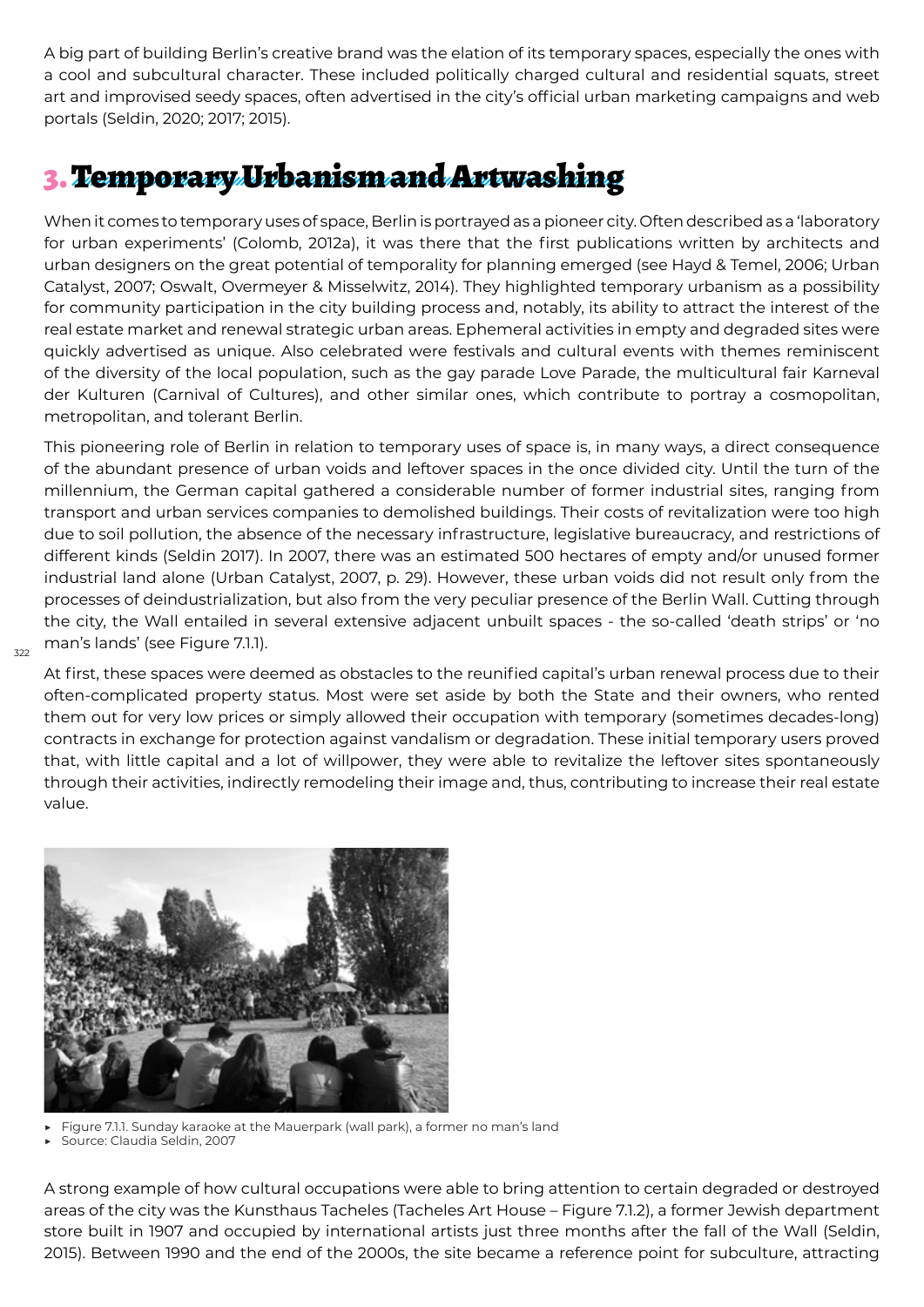visitors from all over the world and appearing in tourist guides and the city's urban marketing portals (https:// www.berlin.de).

In the publications hailing from Germany in the mid-2000s-2010s, short-term cultural uses were frequently described as 'miraculous solutions' or even best-practices to be incorporated into formal urban planning schemes as a means to solve diverse urban issues. This perception led to an encouragement of the practice of temporary use (or as it is known in German: *Zwischennutzung*) by local urban administrators, who even started to finance research on the subject. An example of that is the Urban Catalyst group (2007), who quickly began to emphasize the ability of this type of use to renew the degraded urban fabric in a cheap way (i.e., without State investments) and to attract tourists, going hand-in-hand with neoliberal ideals and recent trends in placemaking and city marketing. This contributed to temporary urbanism being turned into a new planning strategy – one that rekindled interest in forgotten or degraded regions.

The glorification of temporary urbanism as an efficient instrument for real estate speculation led, in the 2010s, to intensive gentrification processes and the direct or indirect eviction of many cultural and residential occupations, whose contracts had been established during the 1980-1990s. In recent years, a great number of temporary users once featured in Berlin promotional brochures have been expelled by new owners – mostly financial institutions and property developers interested in turning the land into luxury apartment complexes or creative business clusters. The Kunsthaus Tacheles itself underwent eviction processes between 2012 and 2013 (Seldin, 2017; 2015), remaining empty for years. Only in 2019, construction began at its site to ensure its conversion into a mix of residential buildings (with star architecture signed by the Swiss duo Herzog & de Meuron) paired with a photographic museum of the chain Fotografiska (with branches in Stockholm, New York and Tallinn).



Figure 7.1.2. Cultural squat in the backyard of the Kunsthaus Tacheles in protest of the main building's eviction months before

Source: Claudia Seldin, 2013

Amidst this recent instrumentalization of temporality, many artists and social movement collectives began to look down on some strategic and pre-planned short-term interventions carried out by developers with second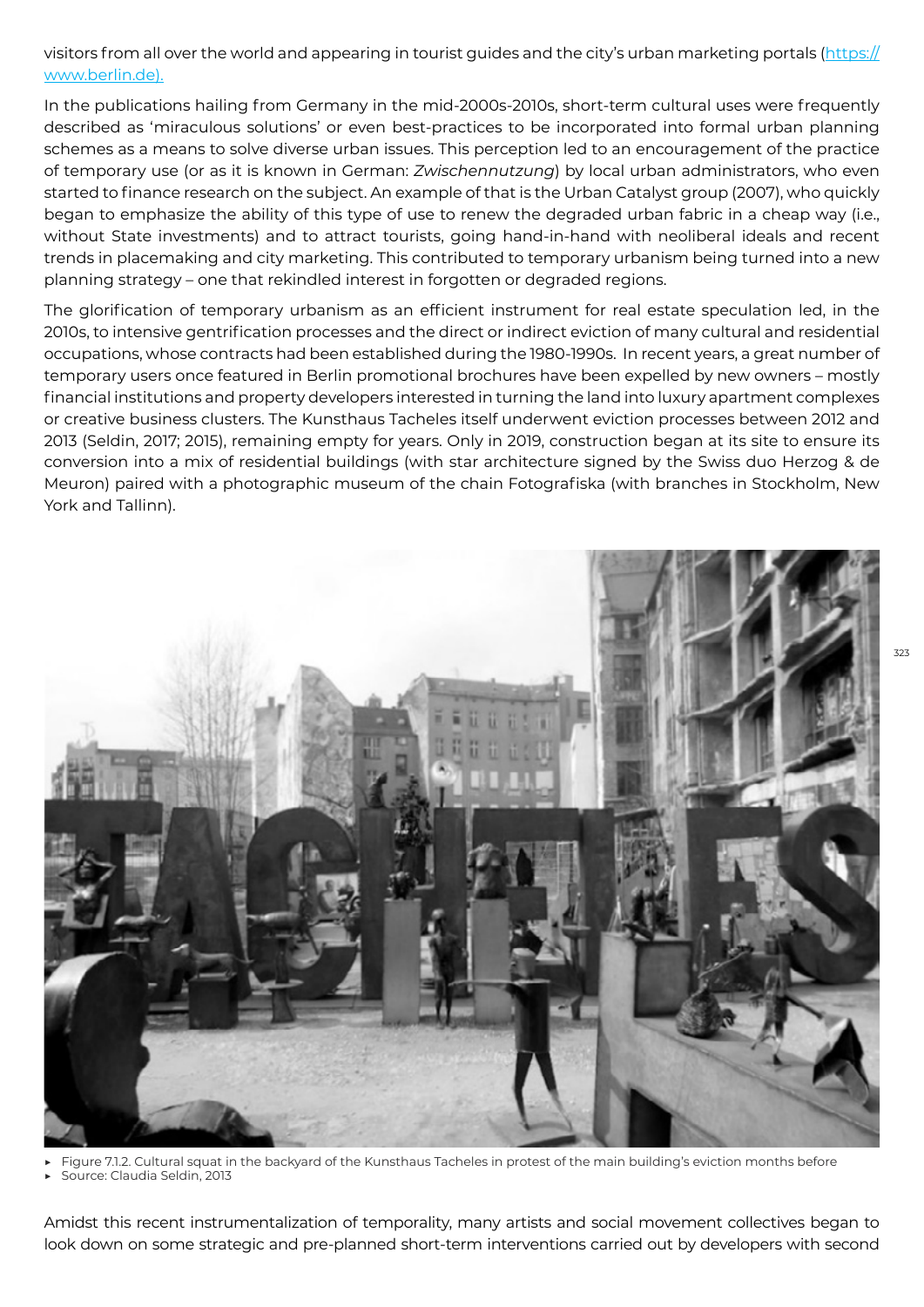intentions. In 2020, the Berliner art collective Kunstblock & Beyond expressed via interviews for this research their outrage at recent 'artwashing' practices in the city. Artwashing happens when real estate developers invite artists to hold short-term exhibitions or events in empty buildings to draw attention to them and increase their sale value, attracting a greater number of potential buyers while branding their company as 'artfriendly.' In a way, the practice of artwashing reflects a process of programmed gentrification, in which the artist is, from the beginning, used as a pawn to fulfill existing speculative interests, not always being paid for their work.

An example of current artwashing in Berlin is the initiative 'The Shelf' by the developer group Pandion. In order to increase interest in one of their projects, they invited artists to use, for months between 2018 and 2019, an empty warehouse complex, previously occupied by a car rental company in the district of Kreuzberg. As a sign of retaliation against their actions, the Kunstblock & Beyond collective began to carry out tactical protests them in an attempt to raise awareness, especially among other artists.

Given these recent negative tendencies of using temporary urbanism for strategic purposes, we must question whether short-term and ephemeral cultural uses can still have beneficial consequences for cities. This on-going research in Berlin hypothesizes that they can indeed result in benefits to local communities if they are thought out in a horizontal and collaborative manner. In fact, the COVID-19 pandemic has only reinforced the need for adaptive, multifaceted, solidary, and transparent spaces.

#### 4. The Berliner Cultural Sector during the COVID-19 Pandemic: alternatives

The COVID-19 pandemic, which devastated the cultural industry globally between 2020 and 2021, brought the possibility of reinventing temporary cultural activities not necessarily embedded in broader strategies of revitalization, placemaking and real estate speculation.<sup>2</sup>

Concerning Berlin's cultural sector, so far, three main trends have been observed: 1) solidarity and fundraising campaigns for gastronomy, artists, cultural/ entertainment spaces; 2) the online streaming of (paid or free) cultural events; and 3) the encouragement of outdoor activities or in semi-open spaces in moments when the number of Corona cases is low.

The first two points refer to new technologies and digital platforms that enable communication, the exchange of information and the establishment of solidarity and sociability networks in the city without personal contact. An example of a solidarity campaign was the one entitled 'Helfen.Berlin' (https://helfenshop.berlin/, loosely translated 'helping Berlin'), developed by marketing designer Karsten Kossatz (Ollivier, 2020b). The non-profit online platform allows residents to purchase advanced vouchers for multiple activities and businesses, ranging from restaurants to beauty salons and nightclubs. Within the scope of the campaign, these businesses are deemed a 'Lieblingsort' (favorite place), which designates an affectionate relationship between the customer and the small business on the scale of the neighborhood. Its concept is simple: small ventures can register for free to the online platform and are sorted by district. The customer can then choose a voucher with a predetermined value or type in the amount they would like to spend. The transaction implies an advance commitment to execute a service or provide a product. For example, the client anticipates 25 euros from the price of a theater ticket and has the guarantee that they will able to use the voucher once the venue reopens, regardless of the season. In addition to the online platform, businesses can also place posters on their shop windows or facades indicating that they are part of the campaign as a 'Lieblingsort.' The posters (Figure 7.1.3) feature a QR code that passersby can contactless scan with their mobile phones, directing them immediately to the platform. Until December 2020, Helfen.Berlin announced the collection of more than 1.5 million euros.



Figure 7.1.3 - Campaign poster for Helfen.Berlin in the district of Friedrichshain: "I am a Lieblingsort." ▶ Source: Claudia Seldin, 2020

**<sup>2.</sup>** I emphasize that this paper was written during the pandemic (between 2020 and 2021) and, as of its publication, not enough time has passed for a proper analysis of the long-term effects of the events here discussed.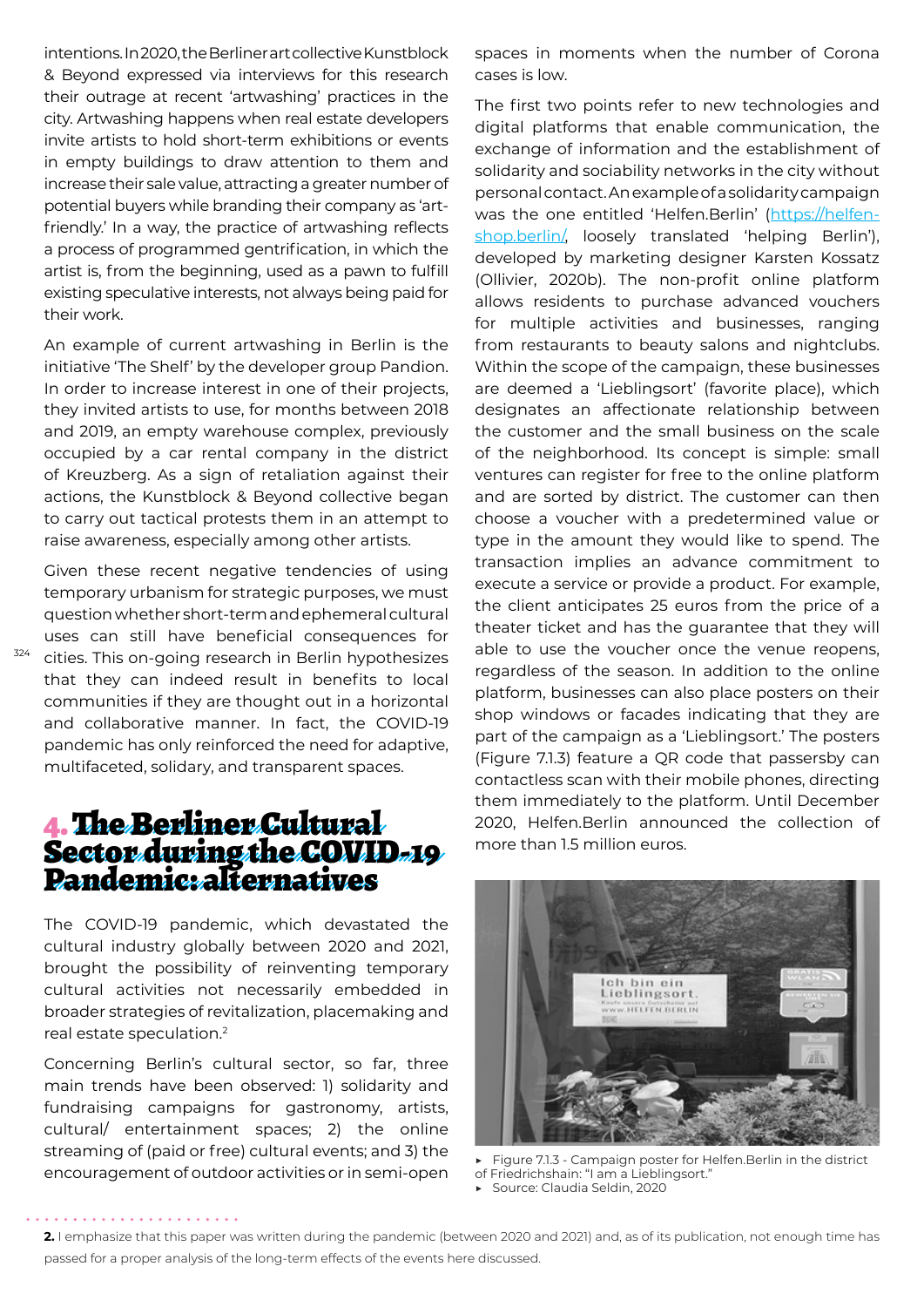It is noteworthy that, in Berlin, the State played an essential role during the pandemic, providing subsidies for a considerable number of professionals, who were not simply left at the mercy of donations made through solidarity campaigns. With reports of financial losses by artists of up to 75% (DW, 2020a) in March and April of 2020, the municipality announced several *Soforthilfe* (immediate help) benefits for autonomous workers and small businesses in the cultural, creative and event sectors between 2020 and 2021. Despite some complaints about the delay of the benefits, excessive bureaucracy and a selective vein, the values could exceed 5,000 euros per aid<sup>3</sup>. These subsidies continued to be granted, even with indications of a 10.1% drop in the German economy before the middle of 2020 (DW, 2020b) – the largest since the post-war period. This attests the relative strength of the German well-fare system and the privileges of countries in the center of global capitalism, often taken for granted by its citizens. In nations like Brazil, the subsidies during the pandemic in 2020 were as low as 600 euros divided in five monthly quotas and available only to unemployed citizens, who are not already receiving any social benefits, with several complaints issued to denounce problems and corruption in the payments (Mota, 2021).

The second trend observed in the cultural sector cities around the world, was the holding of online events. One of the major concerns raised by the Berliner cultural sector during the pandemic was the need to support its *Klubkultur* (club culture), so essential to its creative brand. As stated by Bader and Scharenberg (2013), Berlin's urban managers have worked for years on the connection between the image of the city and electronic music. Since the late 1990s, Berlin has been considered by many as a reference for techno music and for exclusive and world-renowned nightclubs and fetish clubs, among them the Berghain and the KitKat Club. Closing such places for months would bring irreparable damage, not only to the cultural producers directly involved, but also to the club sector itself, which has weakened in recent years.

With this in mind, digital communication agent Armin Berger created another online platform called "Berlin (a)live"<sup>4</sup>, this time dedicated to hosting paid online events. The project was supported and encouraged by the city's Department for Culture and Europe (Senatsverwaltung für Kultur und Europa).

Berger's agency had only five days to create the interface, following the example of a series of other events, which were beginning to go digital, such as classes and conferences. As of June 2020, Berlin (a) live was already offering more than 500 streaming events, including from major cultural institutions, such as the Schaubühne (theatre) and the Deutsche Oper (opera). The schedule also featured smaller recurring events, including ballet lessons and storytelling (Ollivier, 2020b).

initiative ended up crossing German barriers, using 325 Still, the Berlin (a)live project was not the only one created in the German capital with a focus on *Klubkultur* during the pandemic. Another similar initiative emerged under the title 'United We Stream'<sup>5</sup> , mainly organized by nightclubs and musical performers. The project streamed live parties with famous DJs of the local scene, playing from their homes or places with social distancing rules. The shows were broadcast through an official website, working as a fundraising platform to support this particular sector. In 2020 alone, they streamed 73 live events, raising around €570,000 for 67 Berlin nightclubs and another €45,000 for a charity benefiting refugees migrating across the open sea. By the end of the year, 2068 artists had participated in the project, filming their events from 425 spaces in 92 cities around the world. As such, the the potential of the internet to support other artists and nightclubs from different cities.

The success of virtual events as an occasional replacement for interaction, work, culture and academic activities makes it clear that our traditional view of 'spaces' is transforming to increasingly incorporate the 'digital' into our daily lives, whether we want it or not. The pandemic has certainly accelerated this transformation and made the inequalities of access to technology between inhabitants and among different places in the world more evident. Still, no matter the number of virtual events, human beings have the basic need to develop in-person contacts and to experience culture as a sociable exchange.

#### **4.1. Adapt to Survive: Flexible and Multiple Spaces**

In addition to the phenomenon of digitalization of cultural events, the pandemic also brought about a provisional shift in the function of certain spaces.

- **4.** Available at: https://www.berlinalive.de/
- **5.** Available at: https://en.unitedwestream.berlin/

**<sup>3.</sup>** Available at: *<https://www.berlin.de/sen/kulteu/aktuelles/>*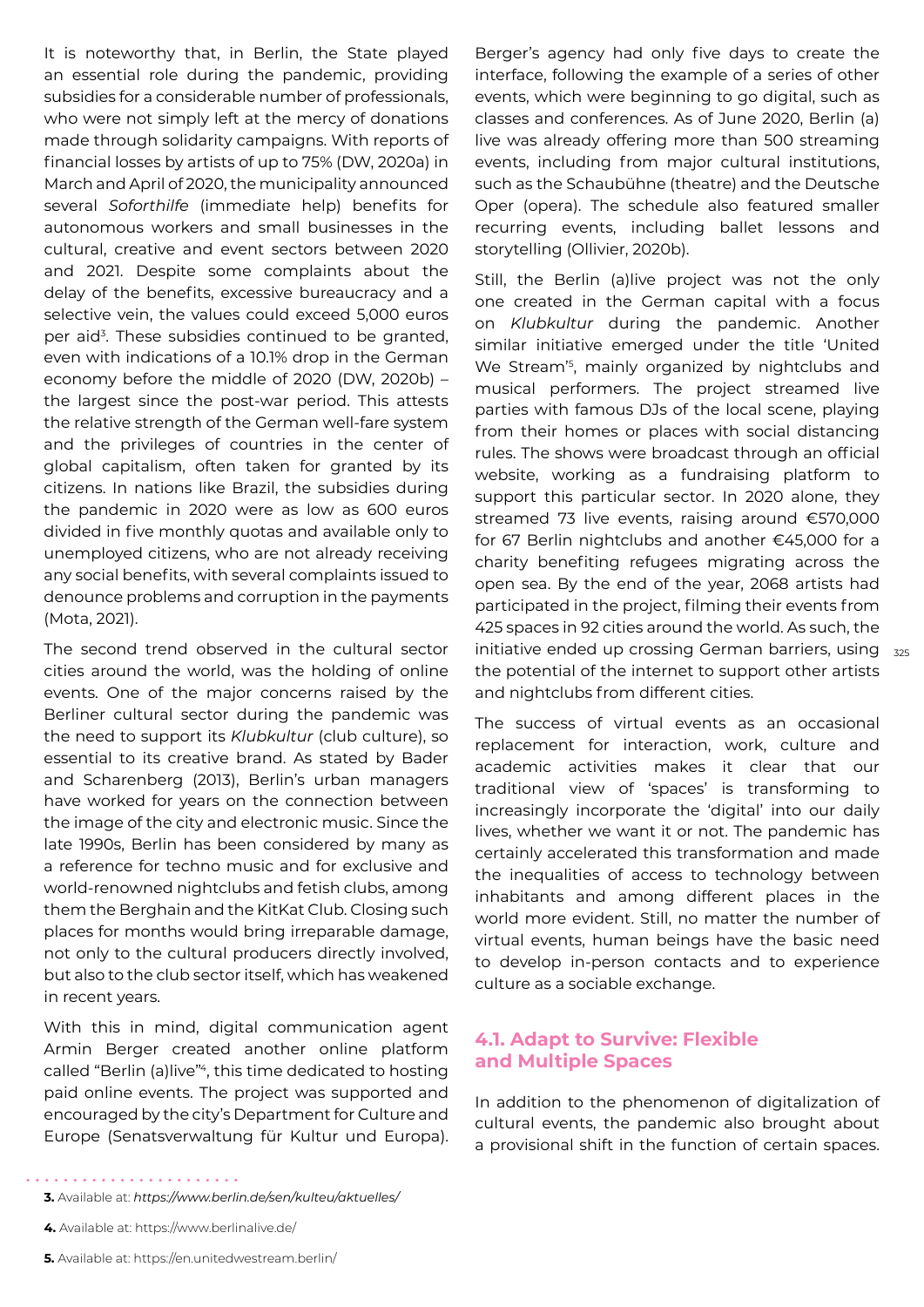These were places, which suffered, not only from the new rules restricting social contact, but also from the implement of a limit of public capacity per square footage and sporadic bans on the consumption of alcohol. These measures substantially harmed their profits and ability to pay their employers. In light of that, several gastronomy, art and entertainment spaces in Berlin turned into temporary hospitals, testing or vaccination centers, partially as an attempt to keep them receiving some income while closed for their original activities. This was the case with the fetish nightclub KitKat Club, which functioned as testing center (The Local, 2020) from 2020 to 2021, and the Messehalle Berlin fair and exhibition pavilion, which become a field hospital for patients infected exclusively with COVID-19 (Haak, 2020). Additionally, the Berlin state opera staff was reported to use their venue to sew protective masks for the population instead of costumes (Pottamkulam, 2020).

Another interesting phenomenon was the adaptation of certain entertainment spaces into other cultural modalities that entail in smaller crowds and the possibility of social distance. This is what happened to the famous and exclusive Berghain nightclub, partially turned into a temporary art gallery (Carter, 2020). The success of the gallery was such, that the Berghain kept it open in 2021, and is likely to maintain the space (an adjacent house to the main club under the name LAS). With the easing of restrictions in summer of 2021, LAS successfully hosted the high-tech exhibition 'Berl-Berl' by artist Jakob Kudsk Steensen, setting the ground for future similar events.

Despite the surprising response of the public to digital cultural activities, the many platforms created did not replace the need for face-to-face exchanges and the experiment of culture in person. That is why, during the summer months of 2020 and 2021, when the number of COVID-19 cases were down, Berliners were encouraged to frequent open areas to carry out cultural activities.

This encouragement was not limited to the traditional Biergärten, Strandbars, Freiluftkinos, and Flöhmärkte. It also happened through alternative projects such as the Draussenstadt (outdoor city) program<sup>6</sup>. Also sponsored by the Department for Culture and Europe, the program aims to connect different cultural actors in the city, allowing for dialogue between artists, researchers, and activists. They can formally apply to receive funding to carry out artistic intervention's outdoor spaces. The program also encourages think tank meetings, open-air clubbing, and neighborhood activities.

326 Of course, one must consider that many of these outdoor activities depend on good weather conditions. This means that, in colder months, such events are made difficult, imposing obstacles to the program. For this reason, in November 2020, the Department began collecting ideas for interventions capable of overcoming climate barriers. By early December 2020, many restaurants and events started using mushroom-shaped outdoor heaters to continue operating (Bath, 2020), before being completely shut down due to the pandemic's third wave. These heaters were controversial due to their low sustainability and negative environmental impact.

The Draussenstadt program, still in its initial phase of application, has focused on activities in more consolidated and central cultural spaces, such as the Berlinische Galerie and the Kulturforum, which are not easily accessible for residents of more distant neighborhoods and who do not feel comfortable to use public transport. For this reason, another type of space has stood out as an important point of reference for sociability and culture in the German capital: community centers, especially those partially opened and created from collaborative planning schemes between residents, artists, and planning professionals. One of them is the Zentrum für Kunst und Urbanistik (ZK/U).

### 5. Case Study: The ZK/U – Zentrum für Kunst und Urbanistik

The Zentrum für Kunst und Urbanistik (Center for Art and Urbanity – Figure 7.1.4), located in the Northern district of Moabit, occupies the land of a former railway warehouse. In the early 2010s, the area was the object of a participatory planning process guided by the representatives of the broader district of Mitte. As a result, a variety of stakeholders became responsible for different parts of the site, which included one building and a large yard.

The outdoor area was turned into a public park of 15,000m<sup>2</sup>, including playgrounds, a large lawn, and a communal garden. All of them are open to the local neighborhood. Managed by the non-profit association BürSte e.V., the garden contains communal vegetable plots and orchards.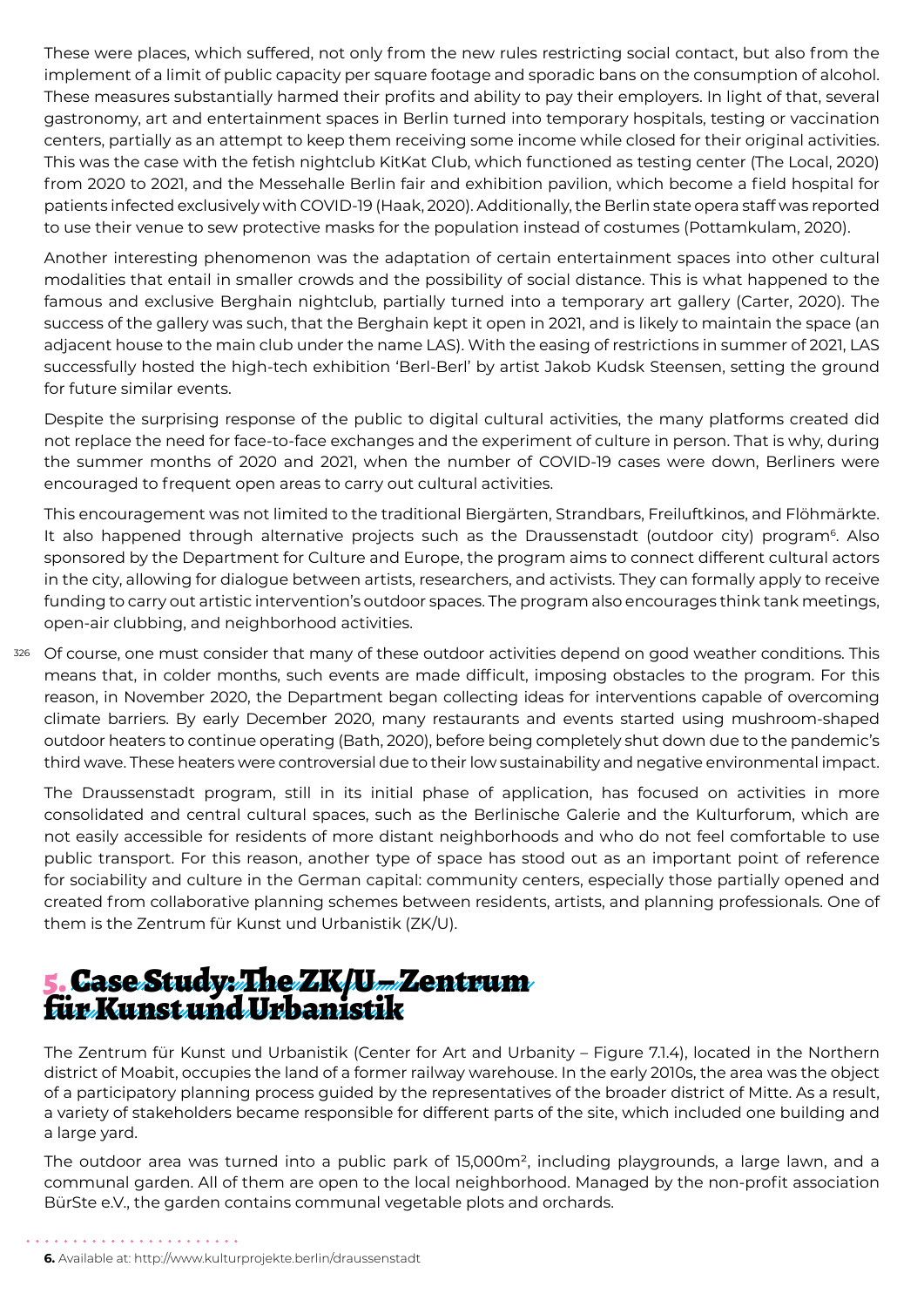The building was renovated in 2012 under the management of the KUNSTrePUBLIK collective, which includes architects and artists. The hybrid multiuse space functions as a cultural center for art exhibitions, urban festivals, research, and even conferences. The former warehouse is divided between office spaces, exhibition areas (a basement and a large hall) and a back area with temporary housing units for foreign artists accepted into their residency program. The back of the building includes a semi-opened terrace with an independent bar. The ZK/U's agenda also includes activities aimed at integration with the neighborhood, such as open houses, football viewing parties, film screenings and food markets. At the space designed by the KUNSTrePUBLIK, the community has the freedom to carry out sports and leisure activities in the open and semi-open areas.



- Figure 7.1.4. The Z/KU in Moabit
- Source: Claudia Seldin, 2020

During the pandemic, the different actors involved in the center's organization remained connected, creating bridges that allowed for dialogue regarding the use of the site. In 2020, following the restrictions imposed by the municipality, they held events such as the Open Haus (open house - Figure 7.1.5). During these, local groups, resident artists and small food producers shared the lawn and terrace to play, have fun and share their initiatives, personal and collective projects with the public, developing a exchange of ideas with visitors (mostly from the neighborhood, but also from other parts of Berlin).

During a field visit to an Open Haus in August 2020, it was possible to interview individuals and groups spread out on the lawn, trying to conduct or advertise different activities. The event gathered: a gym for female selfdefense and martial arts, a bocce competition, mediators of social organizations in charge of youth programs, food producers, resident artists, and guest musicians, among others. Most of the interviewees highlighted the importance of the location for Moabit due to its openness, adaptability, and the presence of a large green area – something unusual in the district.

Social worker Nadine<sup>7</sup> stressed the importance of the space to establish a dialogue with the local youth. She explains that giving their own space to take care of makes them feel responsible for it, preventing certain vandalizing acts that took place in the past against the warehouse. ZK/U's project coordinator Miodrag Kuč emphasized that the space "has a natural ecosystem, which facilitates the meeting of different people." He believes that the neighbors' interest in the center and its possibility to continue operating, despite the restrictions imposed on other cultural spaces, refers to the multiplicity and resilience of the ZK/U. According to him, this "resilience is directly linked to the flexibility of the location." However, the idea of 'flexibility' is not just physical. It is embedded in the ZK/U's ideology. For Kuč, this results not only from the spatial characteristics of the site, which mixes extensive outdoor areas with semi-covered ones, but also from their proposal to maintain an open organizational structure, in which all the actors involved have the power of speech. Unlike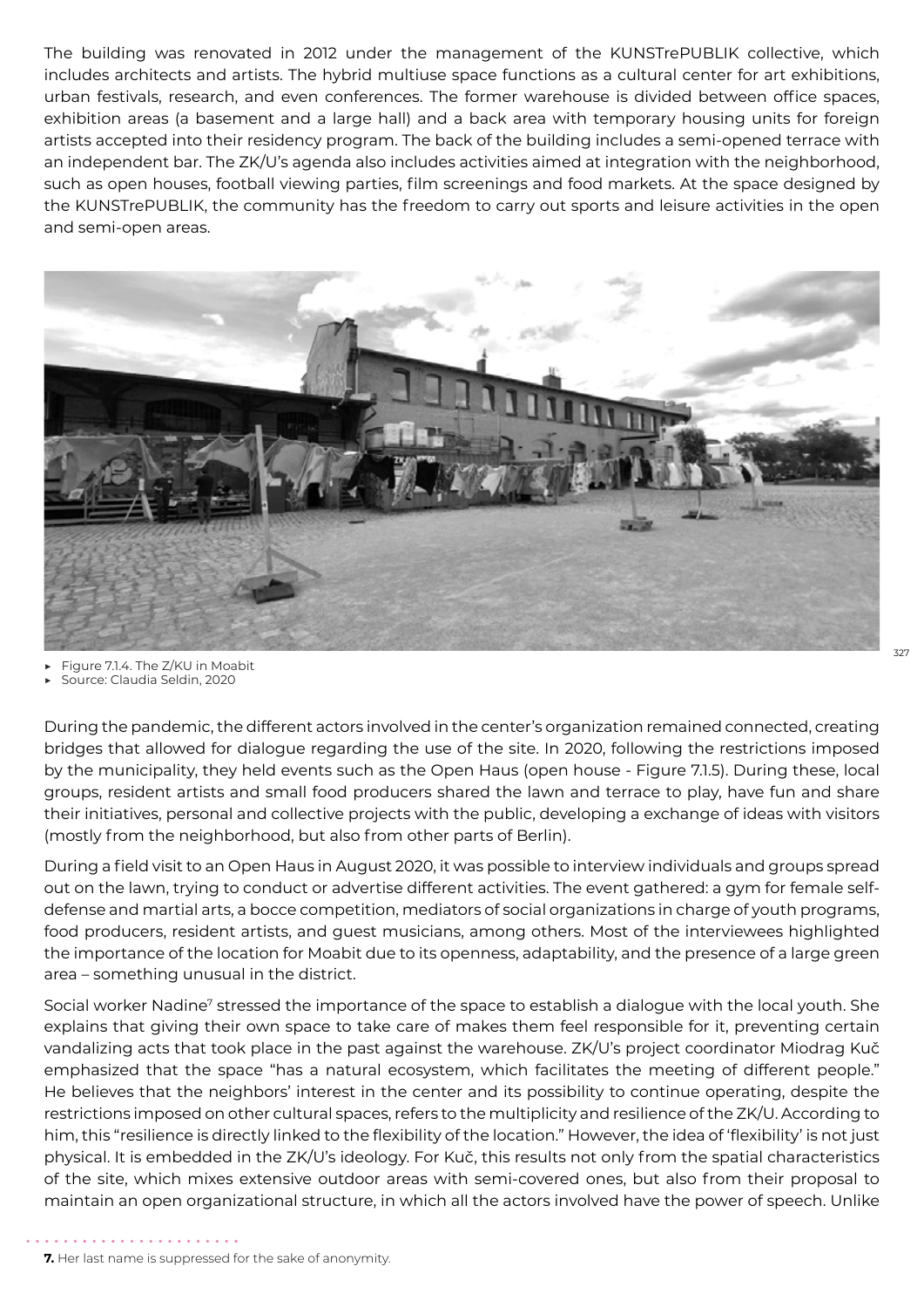other traditional cultural centers, the constant dialogue and flexibility of the different actors involved in its decision-making processes, allow for creative solutions in difficult moments. Because they can think 'outside the box' and be more adaptable, places like the ZK/U could have an easier time operating in crisis mode than museums, cinemas, theaters, among others, pointing to a need to rethink our models of cultural facilities in contemporary cities.



Figure 7.1.5. Open house at the ZK/U during the pandemic: each distant group, identified by a sign, corresponds to a neighborhood initiative exhibiting and publicizing their work Source: Claudia Seldin, 2020

### 6. Final Considerations

This paper presented the first observations concerning alternative solutions developed by the Berlin cultural sector to deal with the COVID-19 pandemic in 2020-2021. Naturally, not all cultural producers in this city were able to carry on with their activities. The examples mentioned here simply point to a few successfully executed ideas and actions, able to take place due to the existence of resources, State support and pre-established contact networks that allowed for acts of solidarity. It is also important to highlight that, during the year 2020, some members of Berlin's event sector held protests against the virus prevention measures, demonstrating against the use of masks and the reduction/ban of their activities, joining forces with right-wing voices. For instance, protests with the slogan #OnFire took place in September of 2020, featuring hundreds of vehicles that crossed the city demanding more specific aid programs to help private companies financially (RBB24, 2020). What this shows us is that, despite the possibilities of reinventing some cultural activities and spaces, especially about the use of new technologies and digital platforms, the challenges faced by the cultural sector remain, especially when the sector is so strongly tied with market forces.

What the Berlin experience also shows us is that there are limits to the impact of virtual activities and, even, to more horizontally organized spaces. Culture means more than art, leisure, and entertainment. Culture is a basic human right connected to the exchange of experiences, the realization of sociability, and the possibilities of encounters with others. It plays a huge role in our emotional and psychological well-being, something largely affected during the pandemic. Because of its enormous value, we need to think of culture as more than just a past time or a business and invest in a true reformulation of the public policies around it.

In terms of urban planning and tendencies, examples, such as the ZK/U, point to the need to think about culture in urban space with greater flexibility, escaping from fixed standards and considering actions at a smaller scale, focused on dialogue and on the real demand of local communities in a decentralized way. This does not mean replicating decontextualized formulas of so-called 'tactical urbanism', so easily glorified as best practices today (see Seldin et *al.*, 2020). It means moving away from pre-defined formulas and understanding the need of each community, each neighborhood in a situated manner; moving from the spectacle and the large business model to provide for the artists per se.